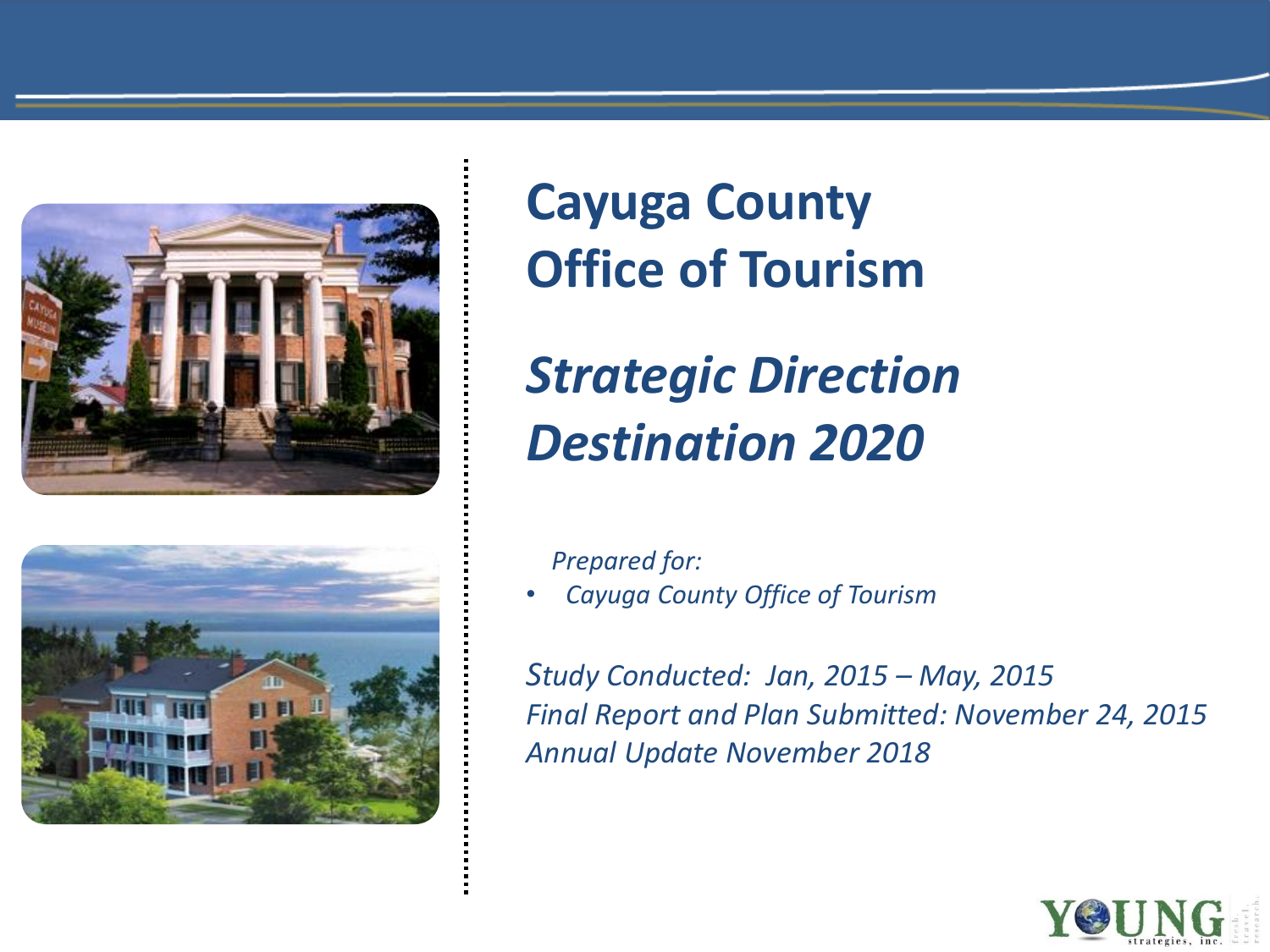# **Strategic Direction – Destination 2020**





# **Table of Contents**

**1. Table of Contents**

**PROMOTING THE DESTINATION** 

- **2. Destination 2020 Overall Direction & Goals**
- **3. Cayuga Office of Tourism Organization & Structure**
- **4. Tour Cayuga Brand & Unique Positioning**
- **5. Marketing - Traditional & Digital**
- **6. Public Relations - Travel Media**
- **7. Sales - Leisure & Group**
- **8. Visitor Services**

# **MANAGING & DEVELOPING THE DESTINATION**

- **9. Visitor Hubs - three core attractor areas**
- **10. Staying on trend with existing experiences**
- **11. New experiences to extend the appeal**
- **12. Tracking and accountability**

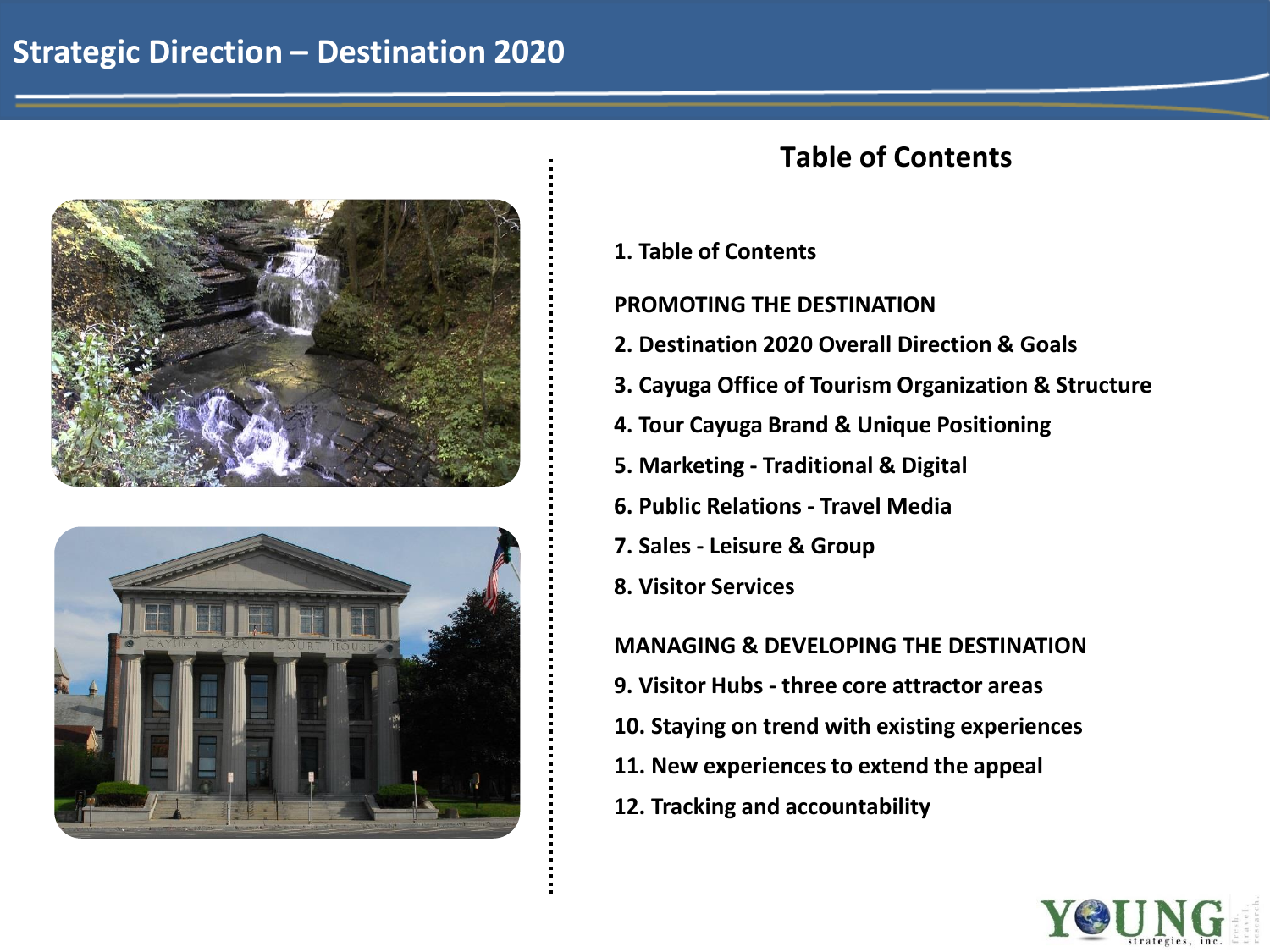# **2. Destination 2020 Overall Direction & Goals**

#### **STRATEGIC DIRECTION AND GOALS**

The Cayuga County Office of Tourism staff and Board commissioned research to guide this strategic planning process. This strategic plan – Destination 2020 updates prior plans and is based on research and strategic planning conducted in 2015. Destination 2020 provides a strategic roadmap for the Cayuga County Office of Tourism for the five-year period 2016 – 2020. This document provides a framework from which more specific annual plans will be developed to deliver on the long range goals laid out herein. The staff will develop the annual plans and present them to the Board for input and approval. The annual plan and budget should be prepared and presented three months prior to the new fiscal year. This strategic Destination 2020 plan will be updated annually and the data stamp at the bottom left will indicate the document version.

#### **IMPLEMENTATION TIMELINE**

Annual reviews of this strategic plan take place in lieu of annual Board retreats. The annual review takes place at a regular Board meeting and includes staff and Board updates on each section of the strategic plan. There is no need for an annual retreat if the plan implementation is on track and there are no external factors that change the Destination 2020 strategies and goals. If significant changes are needed, the Board may schedule a retreat and/or planning process to adjust the plan.

– Annual review – Annual review – Annual review – Annual review – Research and strategic planning



# **MATERIALS AND RESOURCES**

The staff will prepare the annual plan using the following resources:

- Prior year plan.
- Response and tracking statistics from current year sales and marketing ROI.
- Oxford Economics annual economic impact data.
- STR lodging market data weekly room demand cycles.
- Current trends data obtained from TTRA, US Travel & conferences.
- Best practices in destination marketing obtained through industry contacts, New York state travel office, regional partners and DMAI.

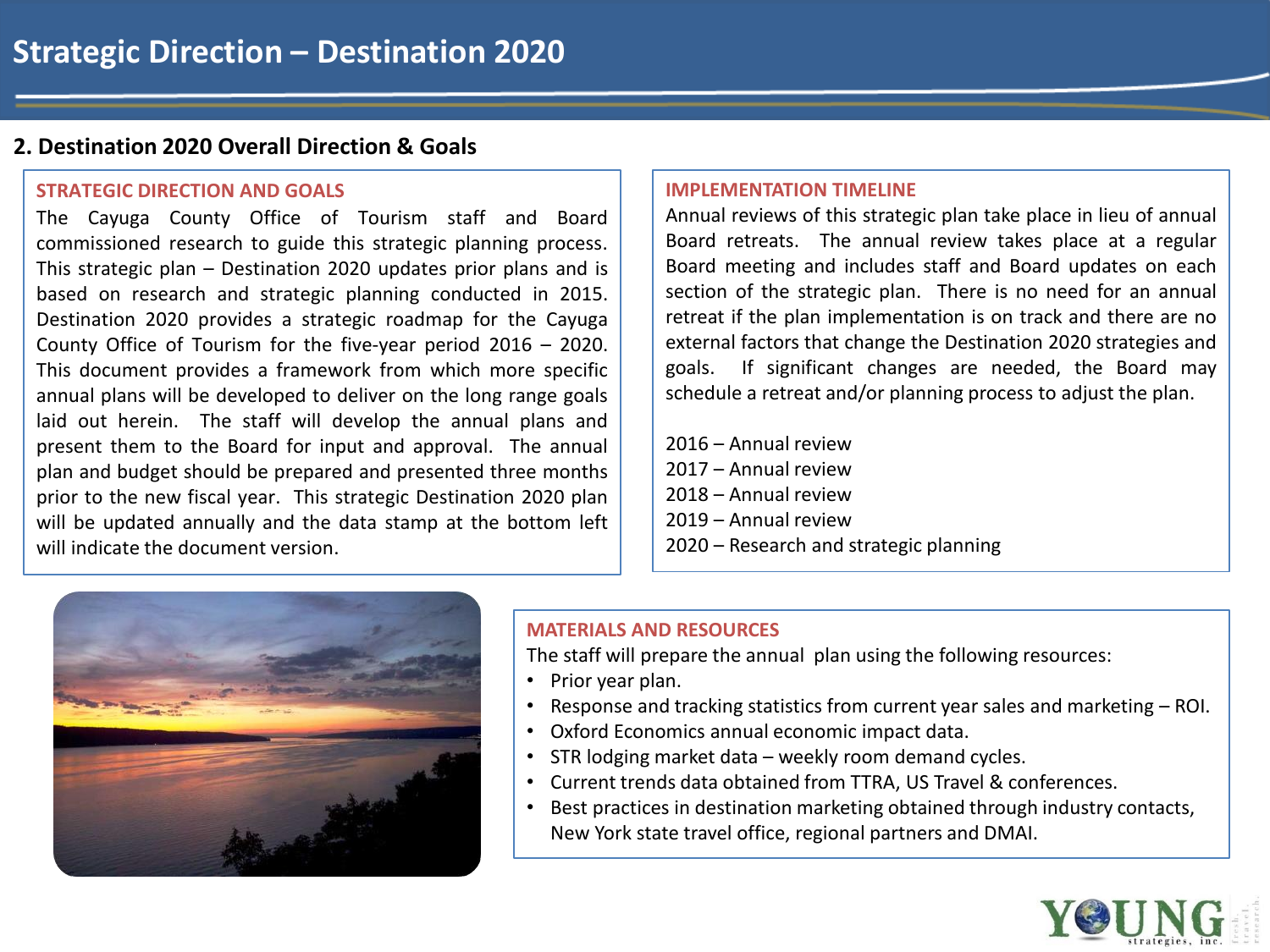# **3. Cayuga Office of Tourism Organization & Structure**

#### **STRATEGIC DIRECTION AND GOALS**

The Cayuga County Office of Tourism founded in 1995, is wellmanaged with a solid base of research to guide strategic planning. The mission of Cayuga County Office of Tourism is to promote, support and increase tourism and thereby stimulate economic growth and improve the quality of life for area residents. The Board of Directors is engaged in providing proper fiduciary oversight and guidance related to the staff direction in marketing Cayuga County as a preferred travel destination. The Board is comprised of a broad range of community and travel industry leaders who adhere to the organization's By-Laws in providing effective oversight and guidance to the CCOT staff. The Board accomplishes its work through committees such as: Executive, Finance, Audit, Education, Advocacy, Outreach, Planning, etc. The Board could expand its Planning Committee efforts to include advocating with local development agencies for the researchidentified, new visitor experiences, that would drive increased visitor spending.

The current CCOT staff structure is as follows:

- Executive Director
- Digital Marketing Manager
- Administrative & Project Coordinator
- Visitor Information Assistant

A new staff position may be required in the coming years to accommodate growth in the overall program of work. Peak season occupancy is high and efforts to drive the off-season (winter) may require a sales effort for small meetings and the off-season leisure market.

#### **IMPLEMENTATION TIMELINE**

**2016 –**Strategic Plan outlined in The Citizen column; Research & Strategic Plan updates to local development agencies and government leadership scheduled **-done**

**2017 –**January, Research & Strategic Plan update presentations with County Legislature and City Council **-done**

2018 –Evaluate group & leisure market sales efforts**-done& ongoing**

- 2019 Evaluate group & leisure market sales efforts
- 2020 Evaluate group & leisure market sales efforts



Monitor the need for an additional staff person who could make outside sales calls to group planners (corporate meetings, groups), attend leisure market consumer shows and call on AAA offices.

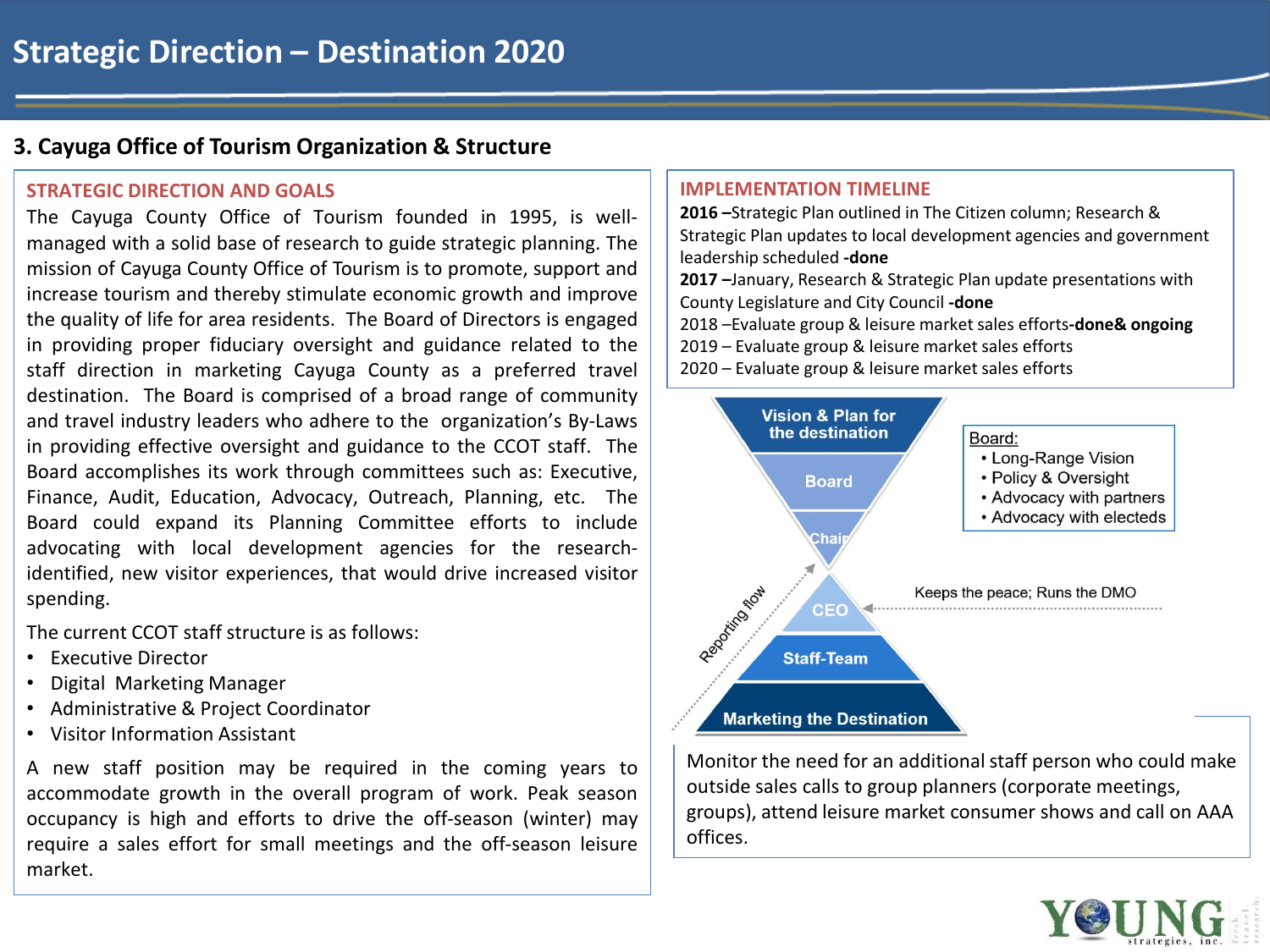# **4. Tour Cayuga Brand & Unique Positioning**

#### **STRATEGIC DIRECTION AND GOALS**

The CCOT team should continue marketing Cayuga County and the communities within the County using the "Tour Cayuga" identity that is currently used. However, the research confirms that CCOT has an opportunity to differentiate Cayuga County from the other Finger Lakes counties by focusing future message and imagery around the following unique Cayuga attributes:

- Live entertainment wide variety throughout the year and evening entertainment which is rare in the region
- Auburn a cool, vibrant "creative community" where Millennials and all generations love to hang out. The small town urban scene.
- Iconic Americans Harriet Tubman and William Seward
- Aurora scenic, shopping, unique luxury lodging, dining and its year-round.

The updated, expanded brand will be consistent throughout promotion efforts to provide visitors with a consistent message and experience from trip planning to departure. The research confirms national research that travelers are increasingly planning travel online and on mobile. The current website works effectively on smartphones as a resource tool (lists) but could be designed to be more effective visually to inspire. A new design for the website will be undertaken in 2016/17.

#### **IMPLEMENTATION TIMELINE**

2016 –update Tour Cayuga brand and begin new web site development project –**-done**

2017 –Complete web site development and update collateral with new brand **-done**

2018 – 2019 –Add to reserve account for next travel market research study – **Assess in 2019 and move funds into reserve** 2020-New Travel Market research study

#### **MATERIALS AND RESOURCES**

One of the most expensive areas of the CCOT program of work is found in the print and digital marketing materials. Regular updates to these is required. Typically a website is rebuilt and revised every 4-5 years.

- Retain agency to review research and suggest revisions to current positioning statement, logo and brand imagery **-done**
- Retain firm to update website and mobile platform-**done**
- Develop updated design for print materials-**done**

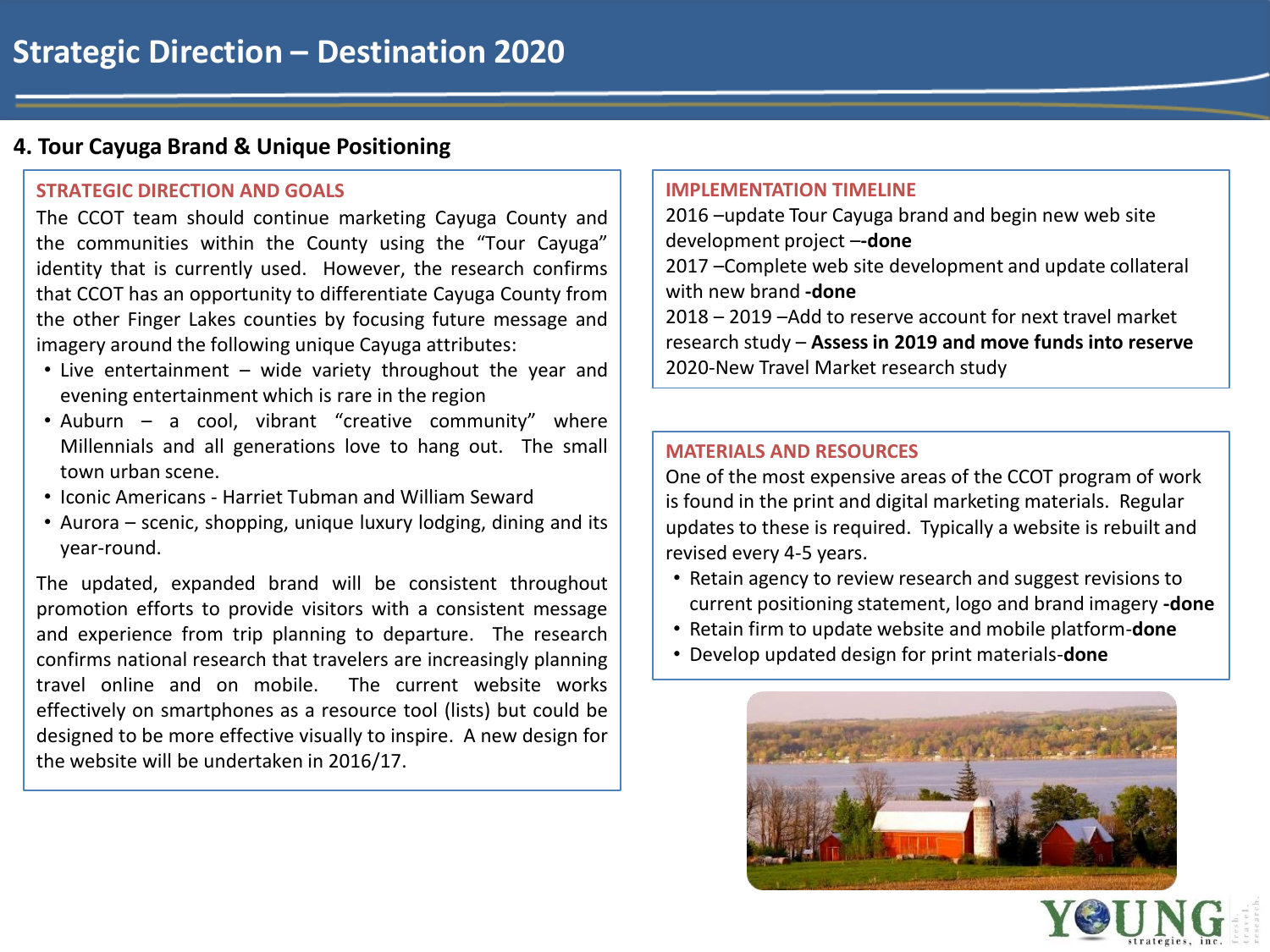# **5. Marketing - Traditional & Digital**

#### **STRATEGIC DIRECTION AND GOALS**

CCOT will promote Cayuga County to a broad range of travel segments (leisure, group, business, etc.). Traditional advertising will continue to be the leading mechanism for building awareness of Cayuga County as a leisure destination attracting visitors from higher-populated regions in targeted opportunity states. The long-term strategy will be to expand marketing programs and build seasonal co-op advertising and publicity campaigns to drive year-round visits to Cayuga County. CCOT will also be an expert and leader in digital marketing to drive increased visitation to the County. All digital strategies will reinforce the brand and its core elements. Web-based technology will be the most cost-effective strategy for communicating regularly, effectively, efficiently and directly with consumers, travel trade and media. Marketing programs will have a market-specific, web-based component where applicable.

Target markets – Highway corridor drive markets (all within a six hour drive or less)

- 1. Interstate 90 West New York (Buffalo, Rochester)
- 2. Interstates 81 & 87 Eastern Pennsylvania: Philadelphia suburbs, Scranton, Allentown, Harrisburg, New York City suburbs (drivers with cars)
- 3. Interstate 90 East– Albany, Hartford, Providence, Boston suburbs-**targeted digital marketing effort slated for 2018 - done**
- Demographics Maintain interest from Boomers while targeting upscale GenXers and Millennials with publications, websites and promotions.
- Travel Party Adults without children are the primary target market. Adult couples are available to travel year-round and higher incomes travel more often.
- Media A mix of traditional and digital. Traditional lifestyle publications as well as digital advertising and social media in the platforms identified in the research. Trip Advisor and Facebook are among the most important. **Shift in emphasis from print to digital targeted at above noted markets. Done and in process moving forward.**

#### **IMPLEMENTATION TIMELINE**

- 2016 Annual marketing plan, with special focus on building new partnerships, especially CNY partners-**done**
- 2017 –Annual marketing plan -**done**
- 2018 –Annual marketing plan -**done**
- 2019 –Annual marketing Plan
- 2020 Annual marketing Plan

#### **MATERIALS AND RESOURCES**

Protect and maintain leisure volume in core New York market, while extending reach into opportunity markets (Eastern PA & Massachusetts). **All bullet points in process and on target.**

- Drive year-round visitation with focus on shoulder and off-season ads & promotions. **CFA submitted with CNY partners for winter promotion but not successful. Print ads created on own with "Be Cool. Visit the Finger Lakes this winter theme." Successful fall & winter digital campaigns launched.**
- Ad placement in lifestyle publications, newspaper inserts, radio and travel guides. **Winter themed ads with new brand developed and placed.**
- Inquiry fulfillment through print visitor guides (less), website/digital media (more). **ongoing**
- Build partnership co-op ad/marketing program (digital, print, etc.).**NYSTIA coop programs**

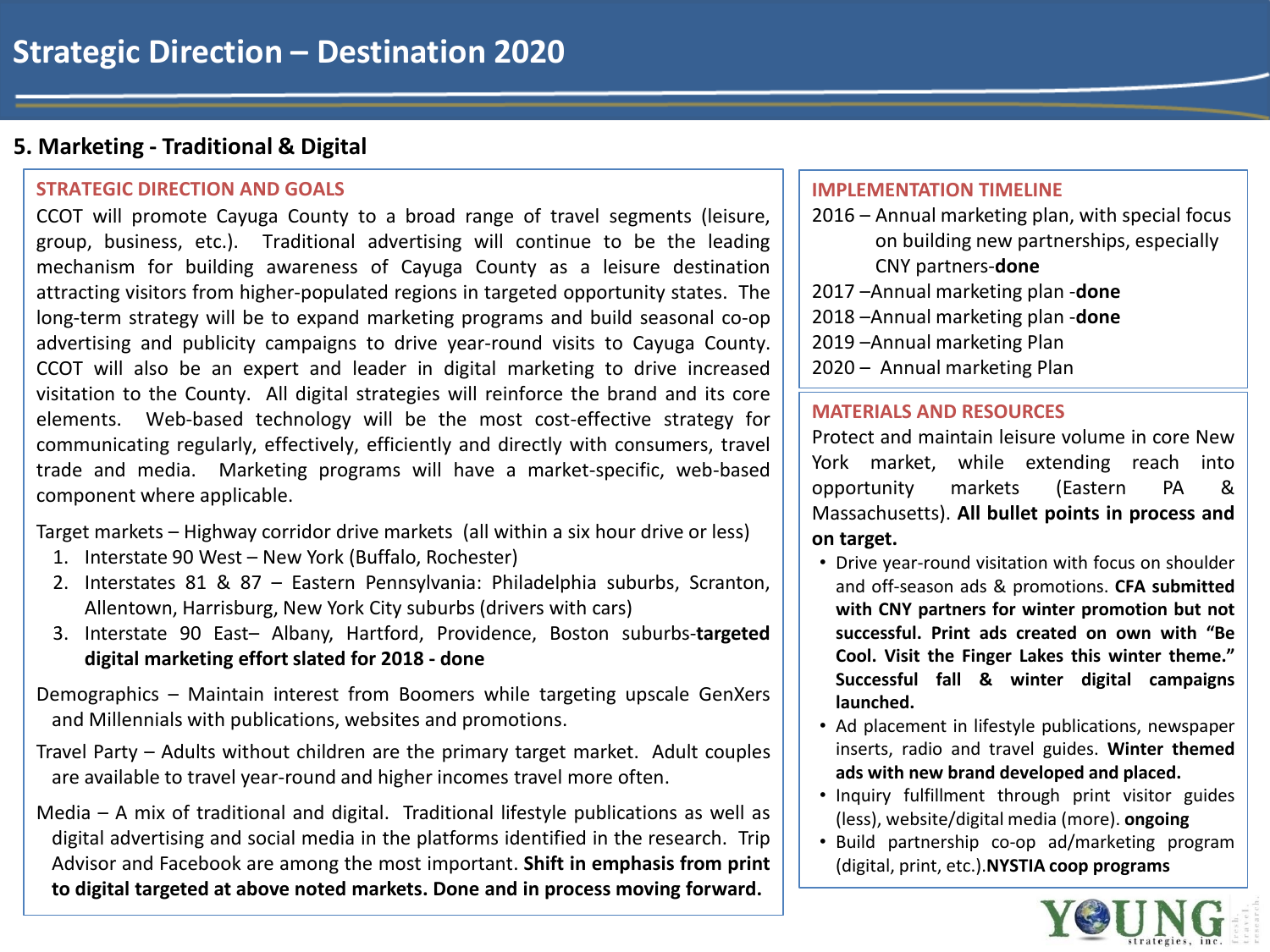# **6. Public Relations – Travel & Local Media**

#### **STRATEGIC DIRECTION AND GOALS**

Editorial coverage in travel and lifestyle publications is invaluable when building awareness of Cayuga County as a destination. CCOT will dedicate staff time (Executive Director) to reach targeted media in key domestic markets and international markets to promote the Cayuga County destination travel experience. Partnership within the Finger Lakes and New York state is critical to success to make sure Cayuga remains appropriately visible within travel publications touting New York as a destination.

Maintaining visibility and support for CCOT programs within Cayuga County is critical toward the long-term goal of building awareness of a Cayuga County as a destination. The CCOT E.D. has primary responsibility for the organization's image within the County. It is a worthy task to gain civic buy-in by educating local leaders that travel promotion is sustainable and green economic development. Developing partnerships with governing bodies and economic development groups is critical to the success of this plan led by the E.D. and supported by committees of the Board. CCOT partnership within the local travel industry plays a critical role in this process.

Partner with and support the PR efforts of FLRTC and the State with a focus on the unique Cayuga County story ideas that capture the attention of travel writers and bloggers. Unique angles on Harriet Tubman, William Seward, The Inns of Aurora, MacKenzie-Childs, urban hip Auburn, theatrical productions, the Erie Canal, scenic drives, brew pubs and unique waterfront communities and experiences.

#### **IMPLEMENTATION TIMELINE –Achieved & ongoing**

– Continued partnership with FLRTC & State for PR –Continued partnership with FLRTC & State for PR –Continued partnership with FLRTC & State for PR –Continued partnership with FLRTC & State for PR – Continued partnership with FLRTC & State for PR

#### MATERIALS AND RESOURCES

#### **All reported to board on monthly basis-**

- Maintain partnership with FLRTC & State**-ongoing**
- Participate in regional partnership for access to press **ongoing**
- Host travel writer FAM tours **ongoing**
- Creative story placement promotions**- ongoing**
- Partnership with State and regional travel related PR efforts**- ongoing**



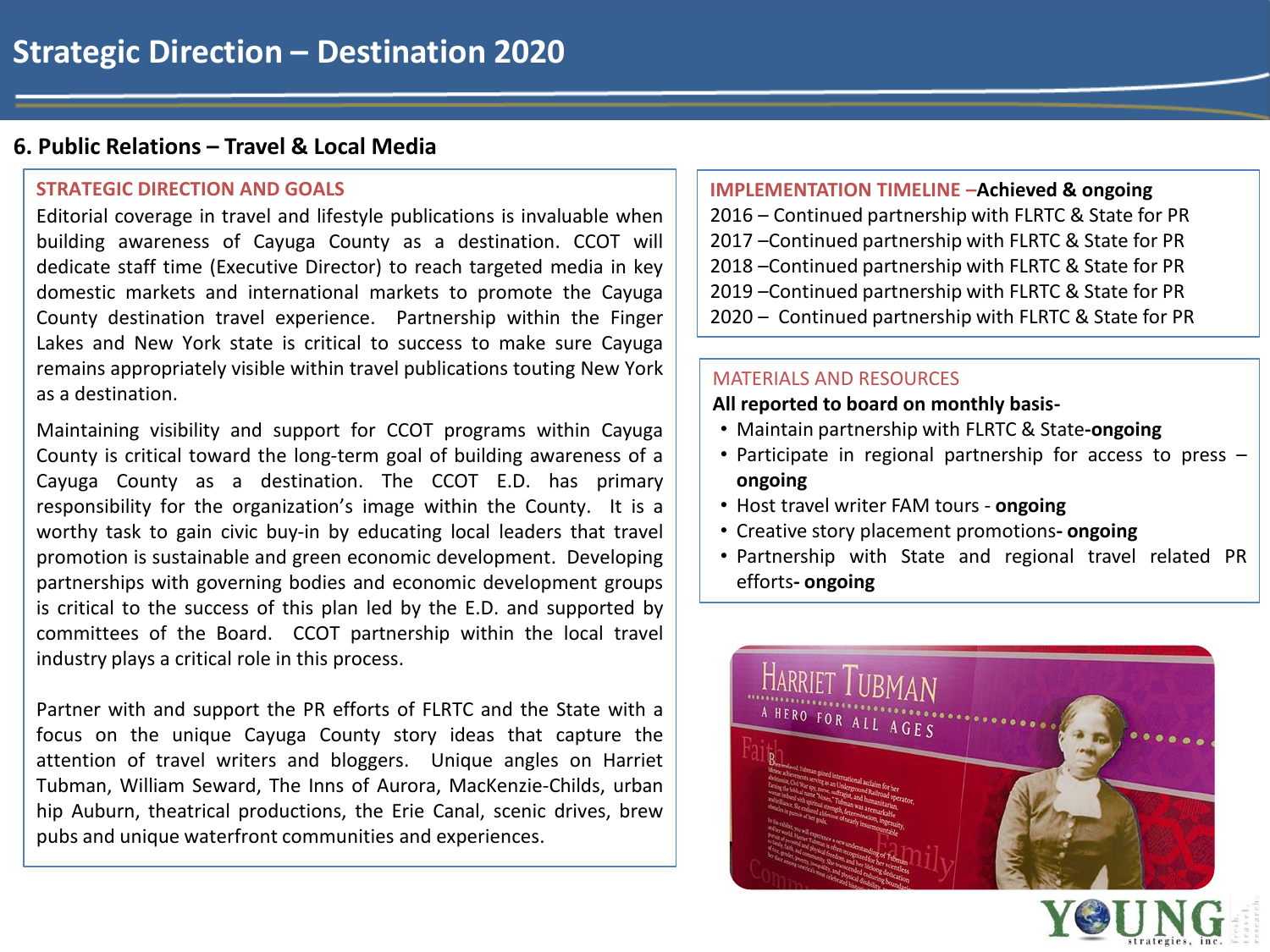# **7. Sales - Leisure & Group**

#### **STRATEGIC DIRECTION AND GOALS**

CCOT has a group sales effort focused on recruiting groups to Cayuga County that are not currently being pursued by existing entities within the County. The primary target market will be group tour, utilizing the current contract agreement with Break The Ice Media, to represent Cayuga County at shows and call on group planners. Growth markets include small corporate meetings, non-profits and social events. Cayuga County has two full-service lodging properties with meeting space and a luxury Inn that has limited group sales efforts. CCOT will focus on supplementing those sales efforts and driving groups into the limited and select service lodging properties that have limited sales staff.

CCOT will expand its promotion and sales of Cayuga County as a leisure destination. Encourage the development of leisure product within the County to drive longer lengths of stay and increased demand. Think of Cayuga County as the creative arts cool destination in upstate/Central New York. CCOT can expand its reach and brand awareness beyond New York into Eastern Pennsylvania and Massachusetts by implementing a sales program targeting AAA offices, travel agencies, consumer leisure travel shows and co-op sales missions with regional partners.

#### **MATERIALS AND RESOURCES**

Out-of-market promotion and sales to drive visitation into Cayuga County.

- Attend group tour shows (ABA, Heartland Travel Showcase, TAP Dance, DONYS Sales exchange NYC) **done & ongoing**
- Participation in consumer lifestyle shows. **done & ongoing with NYSTIA, LOSPC & Canal NY**
- Partner with Syracuse & Central to extend reach beyond NY into eastern PA and drive winter visitation- **CFA submitted by CNY partners not successful, limited promo being done on own with winter "Be Cool" ads.**
- Promote targeted leisure travel packages developed around research identified consumer demographic audiences and the desired experiences of each – **promoted on tourcayuga.com and NewYorkGetawayDeals.com**

#### **IMPLEMENTATION TIMELINE**

- 2016 Develop product & partnerships with Visit Syracuse & CNY counties to drive winter demand and expand geographical reach, monitor group program – **partnerships formed, programs in development**
- 2017 **Develop** winter promotion & expand geographical reach, monitor group program**-CFA submitted for winter promo launch in 2018, new winter ads created, monthly reports on group program**
- 2018 **Launch** winter promotions and geographic reach, monitor group program-**CFA not successful, winter ads placed on own, group program monitored monthly.**
- 2019 –Continue to develop winter promotions and geographic reach, monitor group program

2020 – Continue to develop winter promotions and geographic reach, monitor group program



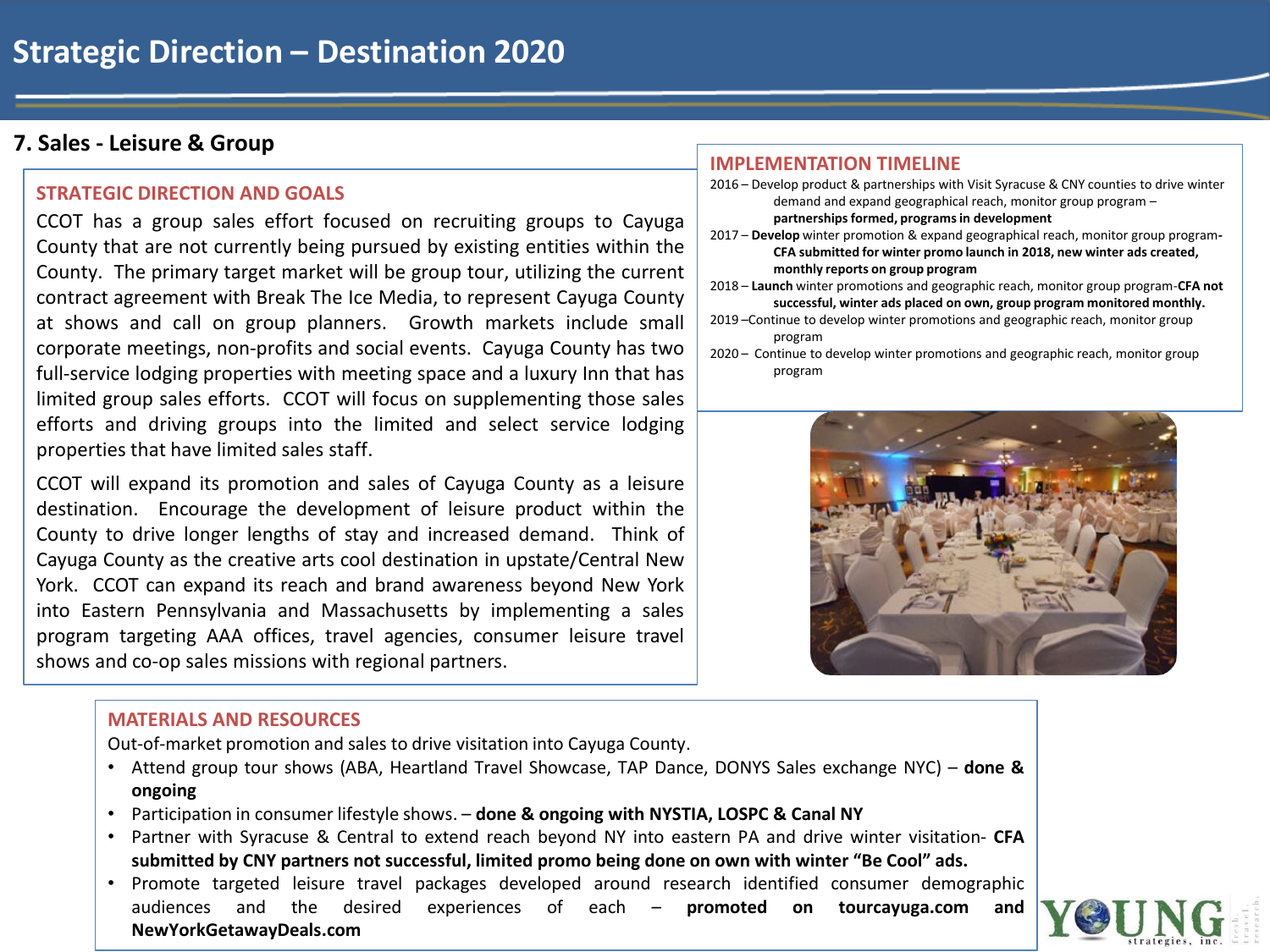### **8. Visitor Services**

#### **STRATEGIC DIRECTION AND GOALS**

CCOT will focus on a long term strategy that drives increases in visitor engagement and spending once travelers arrive within Cayuga County. Connecting travelers with experiences in Cayuga County will be the theme of the program. The CCOT office / Visitor Center in Auburn will serve as a destination sales center; a dynamic showroom to sell the County at its best. In the ensuing years, visitor services and expanded front-line training will be revitalized throughout the County. Additionally, CCOT will audit the online apps and mobile sites that travelers use to find their way and make plans while traveling. Training sessions with local travel industry partners will maximize the use of mobile planning devices. Frequent training sessions will help the local travel industry partners become better marketing partners.

Training will focus on methods to deliver accurate information while upselling in a hospitable manner. A primary information location will be identified in each community and county-wide cross-training will facilitate increased visitor engagement as travelers are encouraged to visit other areas of the County.

An online hospitality training program will be explored as a costeffective and time sensitive method of keeping the ever-changing (high turnover & seasonal) frontline well informed. A mobile information vehicle should also be explored as a way to connect with visitors throughout the County.

#### **IMPLEMENTATION TIMELINE**

2016 –develop training programs for online platforms and hospitality training, looking to regional and state partnerships. Maintain and/or create visitor information hubs. Resubmit wayfinding CFA, possibly with regional partners**- in development, CFA submitted (not successful) 2017- Front Line Canal themed fam tour, Groups Workshop, Extranet Training (soft launch),e-learning program in development, slated to launch 2018, mobile info center through New York Welcomes You 2018-2020 –e-learning program launch 2018, Equal Rights Front Line Fam Tour, social media workshop, ongoing extranet training, New York Welcomes You**

- Maps & guides.**- done**
- Mobile audit and training sessions-**researched, not launched**
- Visitor centers in three activity hubs Auburn, Aurora and Fair Haven **–done**
- Online hospitality training program –**done and ongoing. launched in April 2018 with 100 participants completing program**
- Mobile information center **–done and ongoing via New York Welcomes You**
- Wayfinding signage **CFA submitted (not successful), plan offered to other development projects for their use**
- **Equal Rights Heritage Center, Auburn, served on advisory committee**

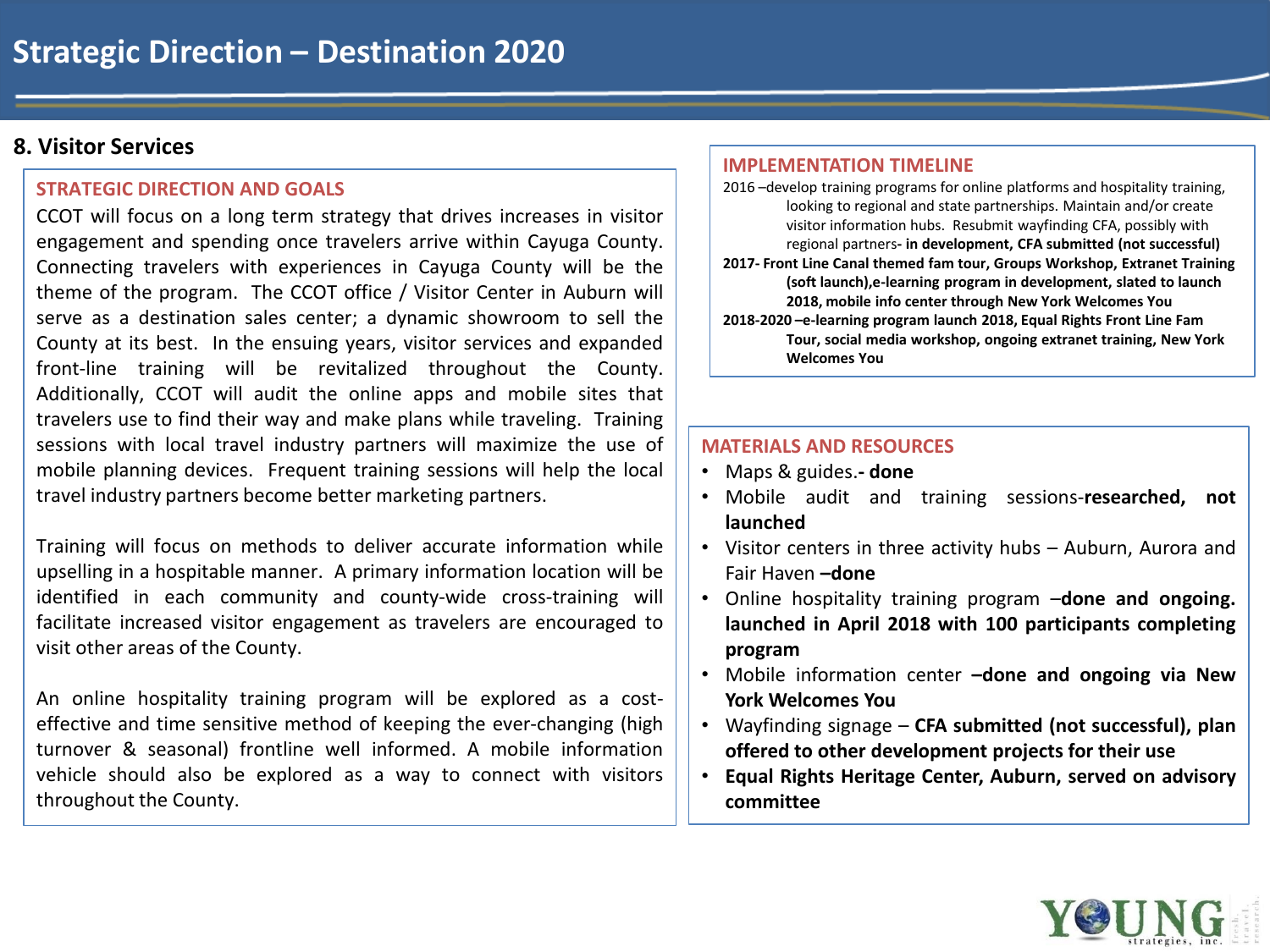# **9. Visitor Hubs – Three Core Attractor Areas**

#### **STRATEGIC DIRECTION AND GOALS**

There are two primary current visitor "attractor" hubs and a growth destination in Cayuga County. CCOT will share market research, participate in planning and provide broad encouragement for the development of research identified experiences throughout the County. The hub communities will be primary gathering spots where visitors are greeted and encouraged to visit other areas throughout the County.

1. Auburn is the central visitor point within the County and acts as a hub for travelers who travel out to points all over the County as part of their visit. Auburn has come a long way in recent years in terms of its overall visitor appeal. It is emerging as a hip small-urban center that captures the essence of the creative economy with ample unique dining, hip brew-pubs and clubs as well as theater, evening entertainment and heritage activities. Unique shopping is a growth area in which Auburn can become a more engaging destination. Auburn has great appeal with GenX and Millennial travelers.

2. Aurora is the high-end visitor hub in southern Cayuga County. Aurora is a remarkable small town with luxury lodging, shopping, dining and spectacular scenery in its historic lakefront small-town setting.

3. Fair Haven can be the next great lakefront/harbor destination in Central New York with its location at the far north end of Cayuga County. A new winery demonstrates the ability for Fair Haven to revitalize and offer engaging activities to attract more visitors. A lakefront upscale lodging and dining experience would be a significant addition to the area.

#### **IMPLEMENTATION TIMELINE**

2016 – 2020 - encourage development of visitors experiences identified in research study, especially in the three core attractor areas Examples: **"Museum Hack" workshop, letters of support, group tour workshop –done and ongoing.**

#### **MATERIALS AND RESOURCES**

- Research provided by CCOT helps local businesses plan for the future.
- CCOT serves as a catalyst for the redevelopment of existing experiences.

Cayuga County Vehicular Wayfinding System **Proposed Sign Types** 

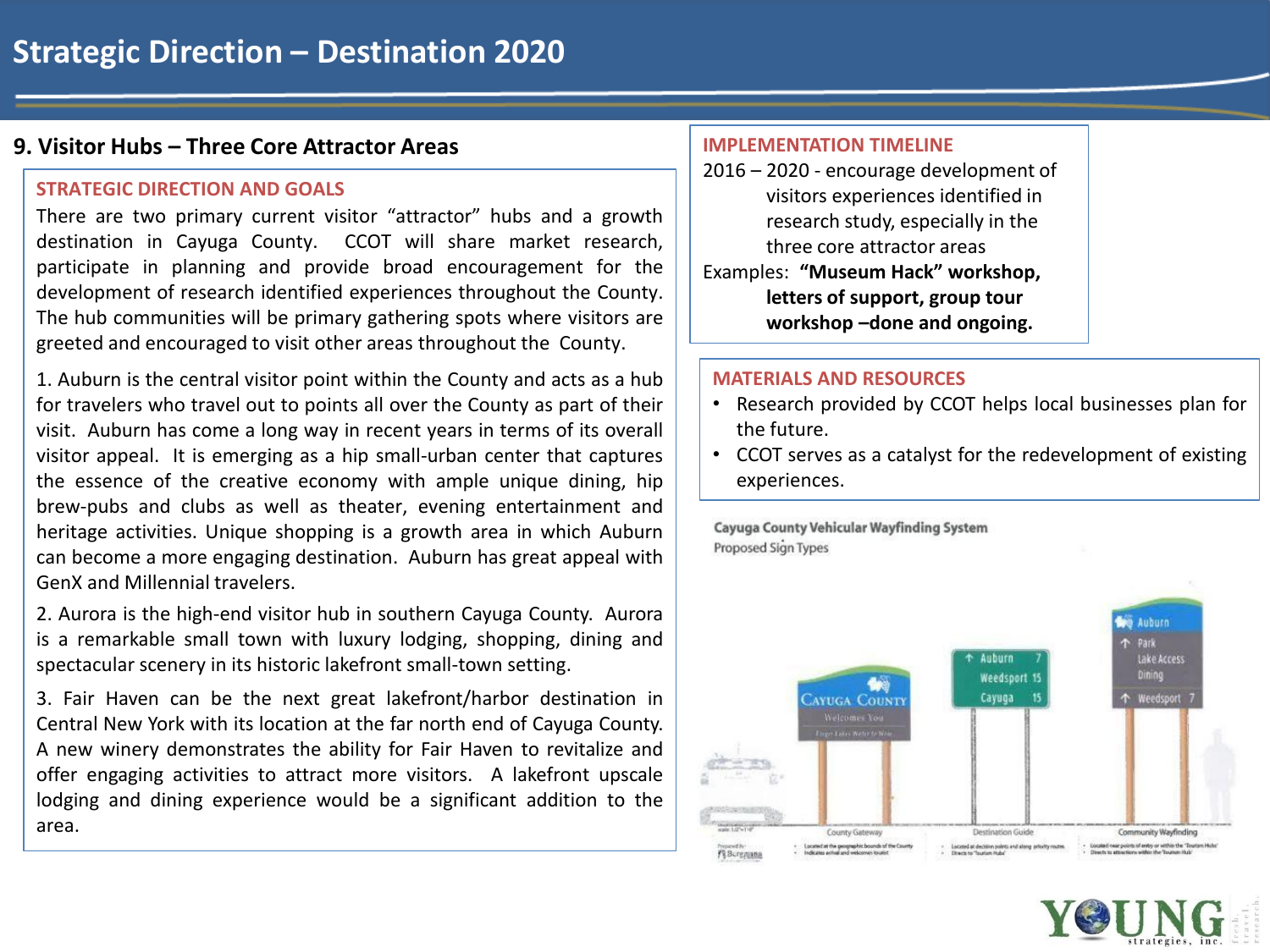# **10. Staying on Trend with Existing Experiences**

#### **STRATEGIC DIRECTION AND GOALS**

Trends and traveler behavior are in a constant state of evolution. Someone once quipped, the only constant is change. Cayuga County has evolved over the last decade in a way that continues to fit with the Finger Lakes and yet differentiates the County as a unique place to visit. Every destination faces product life cycle issues and Cayuga must continue addressing the lifecycle issues that will keep propelling you forward.

Core focus areas for continued success are:

- Theater, arts and the creative economy
- Micro-breweries
- Outdoor activities
- Wineries and farm-to-table dining
- New unique shopping

Niche marketing opportunities for growth:

- Weddings
- Reunions
- Social groups
- Millennials Auburn
- GenX & Boomers Aurora
- Outdoor lake & canal experiences fishing, boating, kayaks, paddle boards, winter ice fishing, etc.
- Port Byron heritage site

#### **IMPLEMENTATION TIMELINE**

- 2016 –2020 –share research and serve as a catalyst for future development and redevelopment-
- **Actions: Quarterly column in The Citizen, monthly WAUB interviews, Beyond the Front Page TV interview, letters of support, presentations to community leaders, staying current with national trends by attending annual NYSTIA Conferences -done & ongoing**

- Research provided by CCOT helps local businesses plan for the future.
- CCOT serves as a catalyst for the redevelopment of existing experiences.



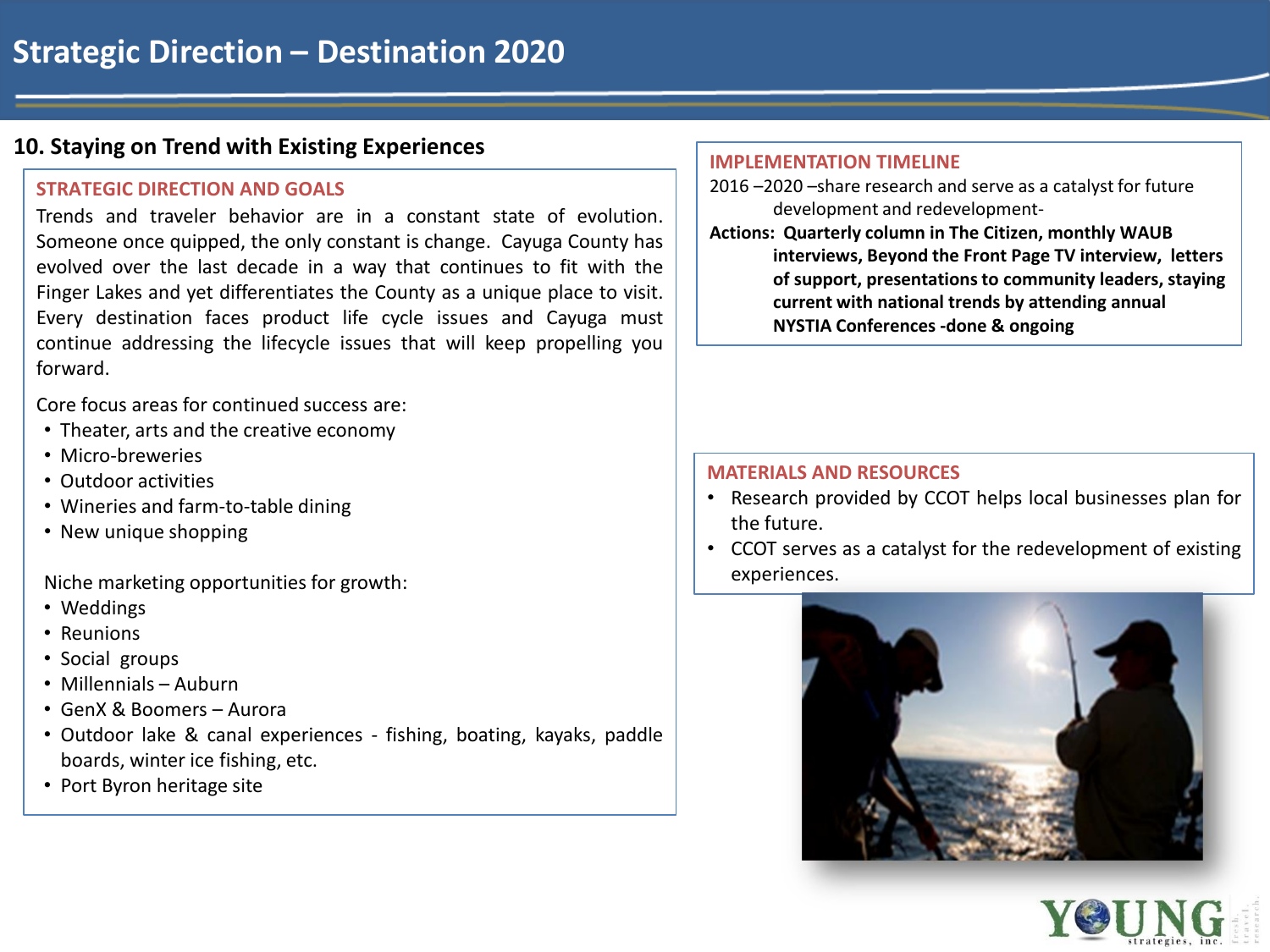# **11. New experiences to extend the appeal**

#### **STRATEGIC DIRECTION AND GOALS**

A great place to live is a great place to visit. CCOT is not a development organization but should be a catalyst for growth by sharing research with other development groups and encouraging the development of those activities that rated highly in the research study.

The new/potential activities that generated the most interest from survey respondents involved the following characteristics: lakeside/scenic; unique history/heritage; entertainment and outdoor activities. In recent years Cayuga has experienced growth through the development of unique evening entertainment, dining and farm-to-table experiences that differentiate Cayuga County within the Finger Lakes and Central NY as a unique destination. Growth will come from unique experiences.

#### **IMPLEMENTATION TIMELINE**

2016 –2020 – Outreach to community leaders and developers the data that supports smart future development plans**- information supplied to developers, planners & other researchers on an as needed basis, formal presentations to City/County and towns/villages as requested.**

- Make research accessible to other County development agencies and provide interpretation and suggestions for growth **– all research available on tourcayuga.com**
- **Offer to identify focus groups to market-test development ideas. Not done.**

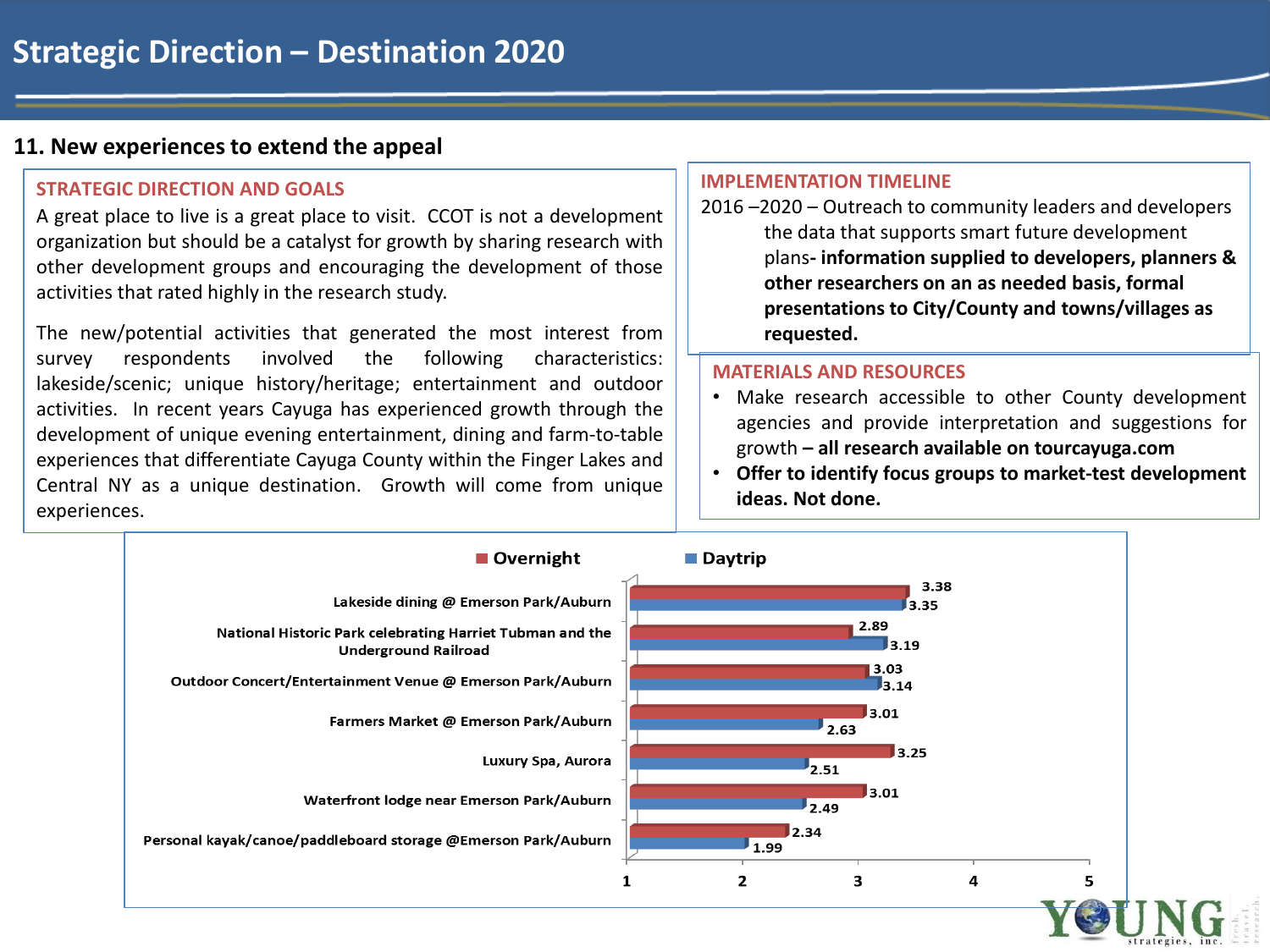# **12. Tracking & Accountability**

#### **STRATEGIC DIRECTION AND GOALS**

CCOT is a research-based, strategic destination marketing & management organization. Progress on accomplishing the goals set out in this long range destination plan will be tracked annually. Annual progress reports will be presented to the CCOT Board of Directors, elected officials and economic development agencies within the County.

CCOT should continue conducting online research to monitor changes in traveler behavior. Future marketing and inquiry collection should emphasize the increased collection of email addresses which can be monitored by the percentage of email addresses in data base contacts. YSI will support CCOT in the editing and distribution of the surveys to match the questions included in this research study.

Annual review of economic impact data provided by the State of New York will reveal the success of CCOT's goal to grow their market share of travel spending within the Finger Lakes region.



#### **IMPLEMENTATION TIMELINE**

**2016-2020 -**CCCVB progress through CEDA's 'positive signs' tracking (update annually), use current tracking tools- STR reports, Oxford economics, room tax receipts, review strategic plan annually

2017 conduct annual inquiry sampling study **– done** 2019 – Retain firm for research update 2020 – Develop new strategic plan

- The Executive Director will have primary oversight of ongoing tracking, accountability and reporting.
- Retain independent research firms to conduct (every 4-5 years) regular research updates and benchmark research to guide future planning.
- Conduct annual in-house review as part of planning process to track progress and economic impact of CCOT program of work. -**done**
- Investigate tracking software and economic impact models as necessary.
- Annual simple Inquiry Conversion studies send online survey (10 questions) out to track conversion**. Done in 2017**